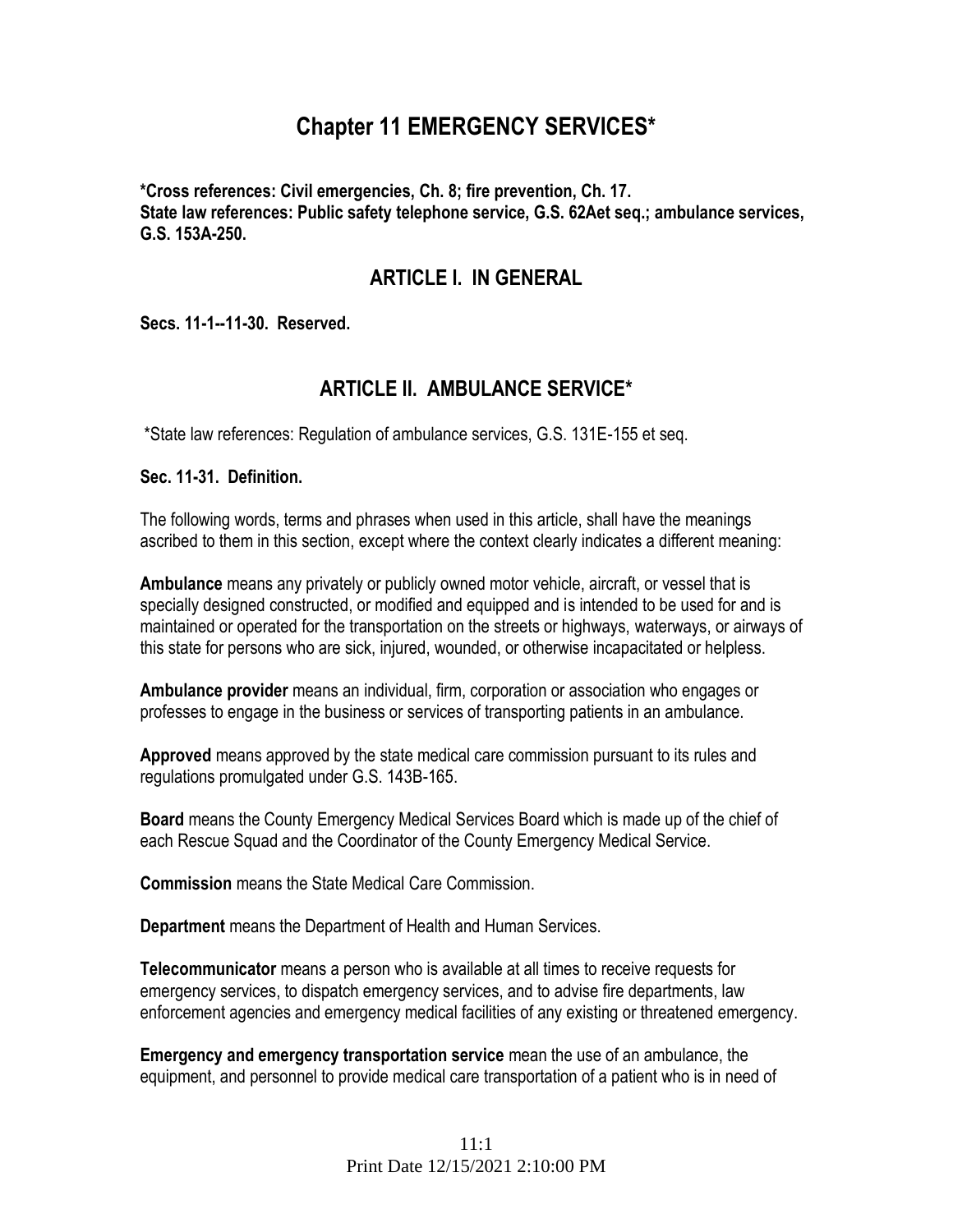immediate medical treatment in order to prevent loss of life or further aggravation of physiological or psychology illness or injury.

**Emergency medical technician** means an individual who has completed an educational program in emergency medical care approved by the department and has been certified as an emergency medical technician by the department.

**Franchisee** means any person having been issued a franchise by the county for the operation of an ambulance service.

**License** means any valid driver's license or permit to operate a motor vehicle issued under or granted by the laws of the state.

**Medical responder** means an individual who has completed an educational program in emergency medical care and first aid approved by the department and has been certified as a medical responder by the department.

**Nonemergency transportation services** means the operation of an ambulance for any purpose other than transporting emergency patients.

**Operator** means a person in actual physical control of an ambulance which is in motion, or which has the engine running.

**Owner** means any person or entity who owns an ambulance.

**Patient** means an individual who is sick, injured, wounded, or otherwise incapacitated or helpless such that the need for some medical assistance might be anticipated while being transported to or from a medical facility.

**Rescue** means a situation where the victim cannot escape any area through the normal exit or under his own ability.

**Secondary ambulance provider** means the system of personnel and equipment meeting the same criteria as a primary ambulance provider, but not normally dispatched on first call response.

(Ord. of 9-10-1990(1), § I) Cross references: Definitions generally, § 1-2.

### **Sec. 11-32. Franchise required.**

(a) No person either as owner, agent, or otherwise, shall furnish, operate, conduct, maintain, advertise, or otherwise be engaged in or profess to be engaged in the business or service of emergency and/or nonemergency transportation of patients within the county unless the person holds a valid permit for each ambulance used in such business or service issued by the State Department of Health and Human Services, Office of Emergency Medical Services, and has been granted a franchise for the operation of such business or service by the county.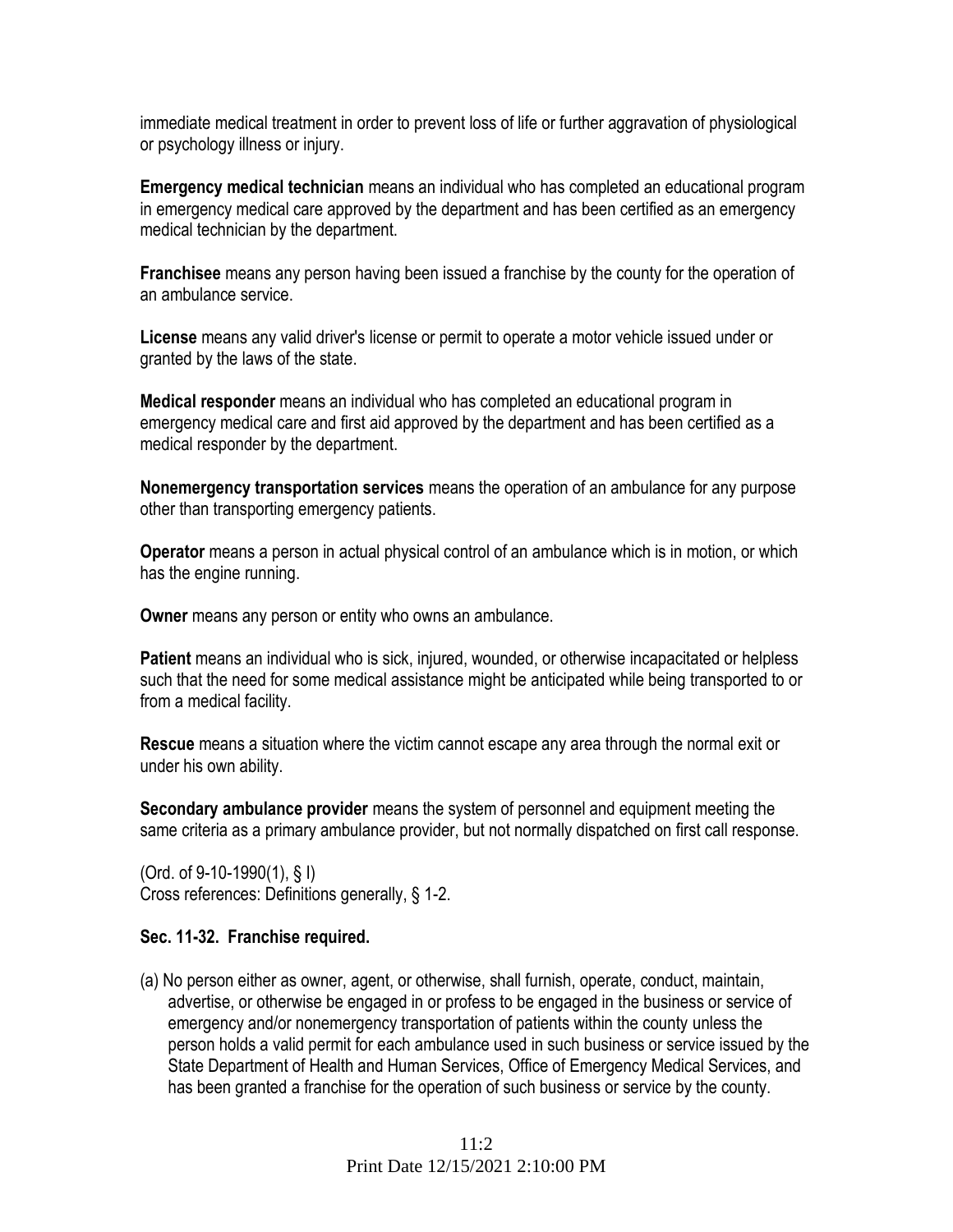- (b) Every ambulance, except those specifically excluded from the operation of this section, when operated in this state shall be occupied by at least one certified Emergency Medical Technician who shall be responsible for the medical aspects of the mission prior to arrival at the hospital and one Medical Responder assuming no other person of higher certification or license is available for the operation of the vehicle and rendering assistance to the Emergency Medical Technician during the emergency mission.
- (c) No franchise shall be required for:
	- (1) Any entity rendering assistance to a franchised ambulance service in the case of a major catastrophe, mutual aid, or emergency with which the service franchised by the county are insufficient or unable to cope;
	- (2) Any entity operated from a location or headquarters outside of the county in order to transport patients who are picked up beyond the limits of the county, to facilities located within the county, or to pick up patients within the county for transporting to locations outside the county; or
	- (3) Ambulance owned and operated by an agency of the United States government.
	- (d) If a person, firm, or corporation is providing ambulance services in the county or any portion there of, on the effective date of the adoption of this article, the person, firm, or corporation is also entitled to a franchise to continue to service that part of the county in which the service is being provided. The board of commissioners shall determine whether the person, firm, or corporation so entitled for consideration for a franchise is in compliance with G.S. 131E-155 et seq., of the General Statutes of North Carolina, and if that is the case, the board shall grant the franchise, if the firm has provided evidence of insurance.

(Ord. of 9-10-1990(1), § II)

# **Sec. 11-33. Application for ambulance franchise.**

Application for a franchise to operate an ambulance in the county shall be made by the ambulance provider upon such forms as may be prepared or prescribed by the county and shall contain:

- (1) The name and address of the ambulance provider and of the owner of ambulance.
- (2) The trade or other fictitious names, if any, under which the applicant does business, along with a certified copy of an assumed name certificate stating such names or articles of incorporation stating such names.
- (3) A resume of the training and experience of the applicant in the transportation and care of patients.
- (4) A full description of the type and level of service to be provided including the location of the place or places from which it intends to operate, the manner in which the public will be able to obtain assistance and how the vehicles will be dispatched. An audited financial statement of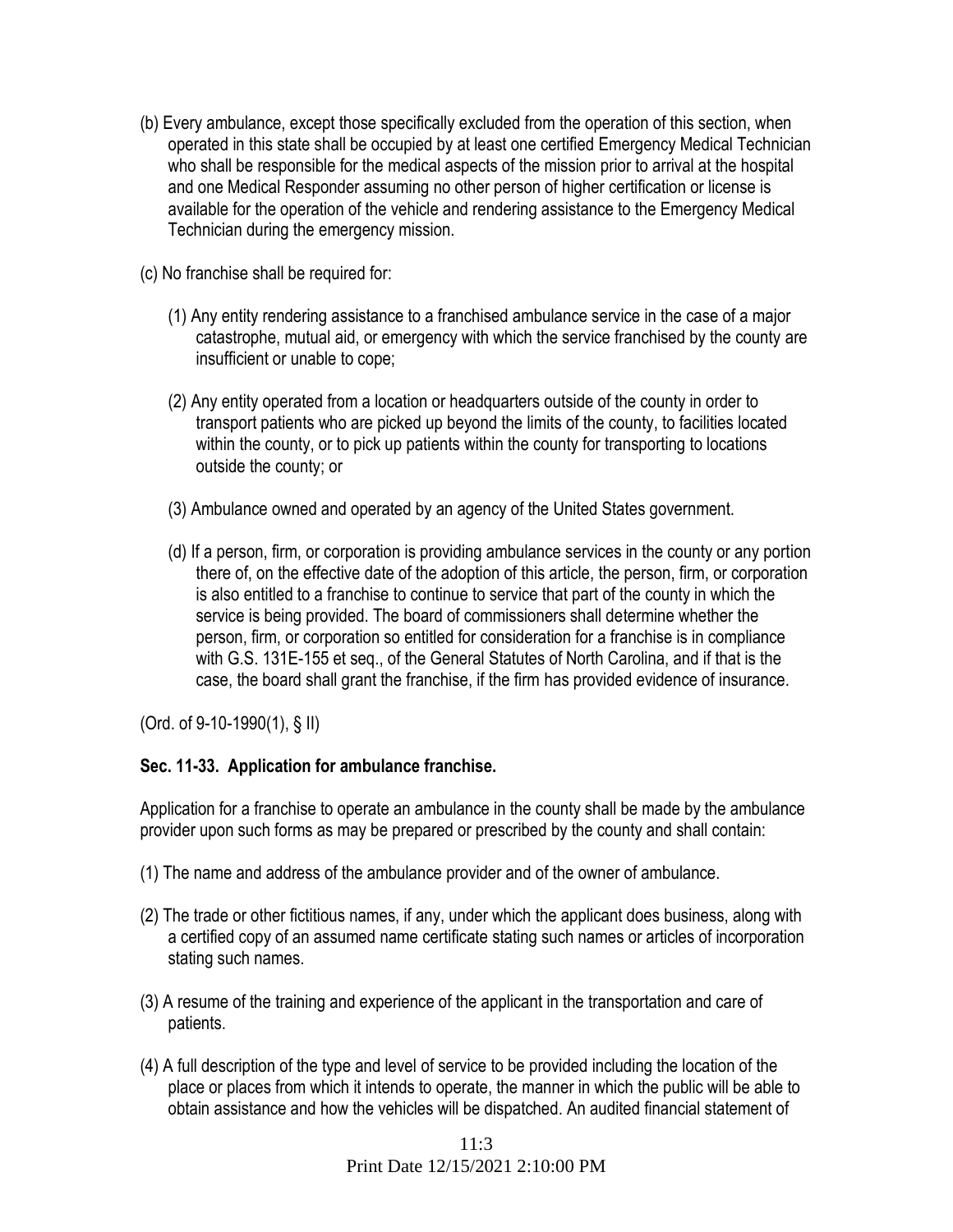the applicant as the statement pertains to the operations in the county, the financial statement to be in such forms and in such detail as the county may require.

- (5) A description of the applicant's capability to provide 24-hour coverage, seven days a week for the districts covered by the franchise applied for, and an accurate estimate of the minimum and maximum times for a response to calls within such districts.
- (6) Any such information the county shall deem reasonably necessary for a fair determination of the capability of the applicant to provide ambulance services in the county in accordance with requirements of state laws and the provisions of this article.

(Ord. of 9-10-1990(1), § III)

## **Sec. 11-34. Granting of franchise.**

- (a) Prior to accepting applications for the operation of an ambulance service, the board of commissioners may designate specific service areas as franchise districts. The districts will be established using criteria that includes geographic size, road access, the location of existing medical transportation services, population, and response time. The county shall have the authority to redistrict or rearrange existing districts at any time at their discretion.
- (b) An applicant may apply for a franchise to operate either emergency transportation service or nonemergency transportation service or both. If both types of service are to be provided, separate applications must be filed.
- (c) Upon receipt of an application for a franchise, the county shall schedule a time and place for hearing the applicant prior to an investigation. Within 30 days after such hearing, the county shall cause such investigation as it may deem necessary to be made of the applicant and his proposed operation.
- (d) A franchise may be granted if the county finds that:
	- (1) The applicant meets state standards and standards outlined in this article.
	- (2) A need exists for the proposed service in order to improve the level of ambulance services available to residents of the county and that this is a reasonable and cost-effective manner of meeting the need. Where a franchise is to be issued to an existing service, there will be a need to maintain the existing level of service.
- (e) Each franchised ambulance service, its equipment and the premises designated in the application and all records relating to its maintenance and operation, as such, shall be open to inspection by the state.

(Ord. of 9-10-1990(1), § IV)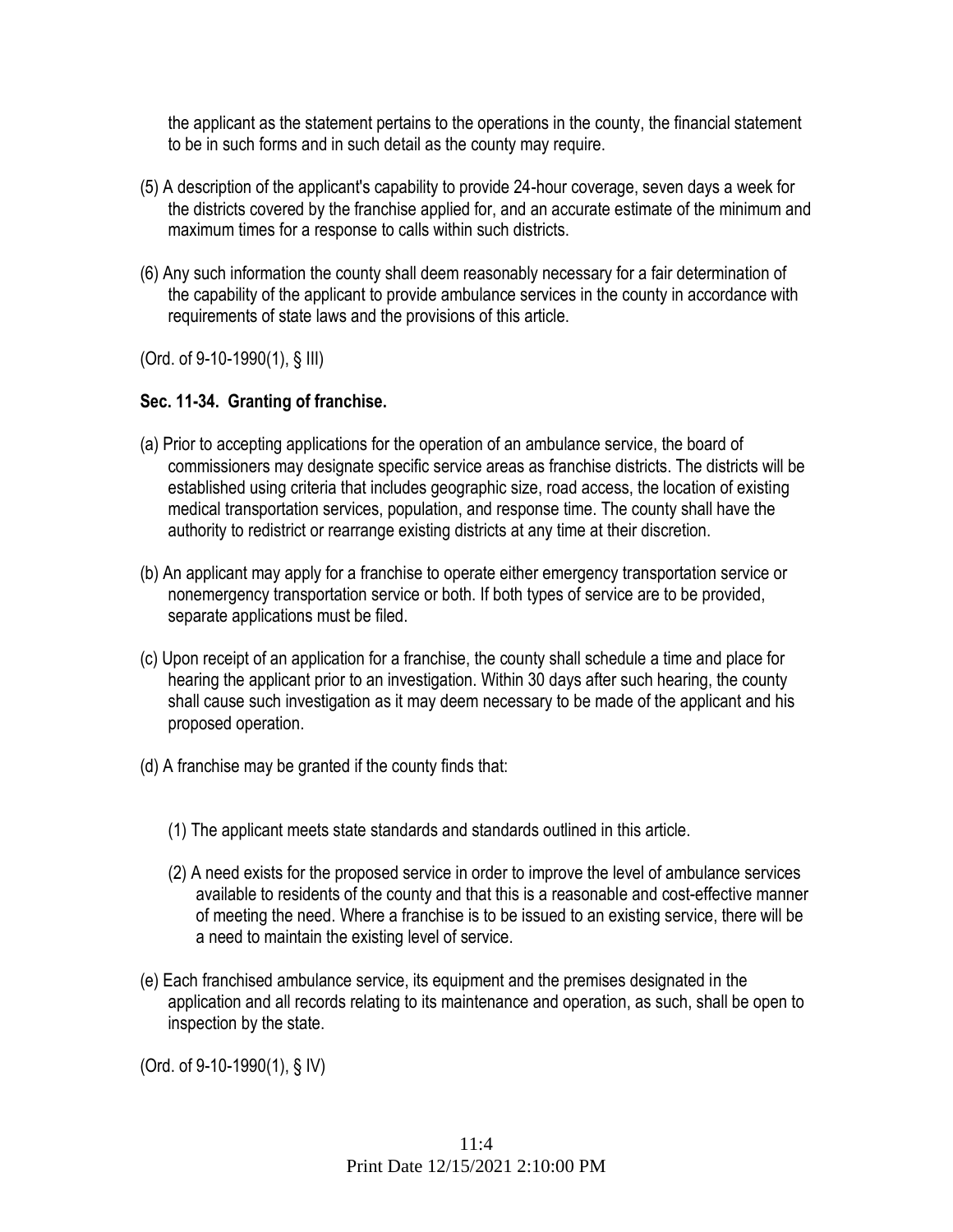### **Sec. 11-35. Term of franchise.**

- (a) The county may issue a franchise hereunder to an ambulance provider. Either party, at its option, may terminate the franchise upon 120 days prior written notice to the other party. After a notice of service termination is given, the ambulance provider may reapply for a franchise if continued service is desired.
- (b) Upon suspension, revocation, or termination of a franchise granted hereby, such franchised ambulance service immediately shall cease operations. Upon suspension, revocation, or termination of a driver's license or attendant's certificate or Emergency Medical Technician certificate, such persons shall cease to drive an ambulance or provide medical care in conjunction with an ambulance service or attend an ambulance or provide medical care in conjunction with the ambulance service. Upon acceptance of a franchise by an operator, that shall be in agreement to comply with required standards at all times.
- (c) Each franchised ambulance service shall comply at all times with the requirements of this article, the franchise granted pursuant to this article, and all applicable state and local law relating to health, sanitation, safety, equipment, and ambulance design and all other laws and ordinances.
- (d) Prior approval of the county shall be required where ownership or control of more than ten percent of the right of control of franchisee is acquired by a person or group or persons acting in concert, none of whom own or control ten percent of more of such right of control, singularly or collectively, at the date of the franchise. By its acceptance of the franchise, the franchisee specifically agrees that any such acquisition occurring without prior approval of the county shall constitute a violation of the franchise by the franchisee and shall be cause for termination at the option of the county.
- (e) Upon any changes of ownership of a franchised ambulance service without prior approval of the county, the county has the option to terminate the franchise. No franchise may be sold, assigned, mortgaged, or otherwise transferred without the prior approval of the county. The county shall have the option to terminate the franchise, in either case, requiring a new application to be submitted, and a finding of conformance with all requirements of this article as upon original franchising.

(Ord. of 9-10-1990(1), § V)

### **Sec. 11-36. Standards for drivers and attendants.**

Standards for drivers and attendants shall be as developed by the state medical care commission as required for certification of medical responders and emergency medical technicians pursuant to G.S. 131E-158 and G.S. 143-507 et seq. and shall be applied.

(Ord. of 9-10-1990(1), § VI)

#### **Sec. 11-37. Standard for vehicles and equipment.**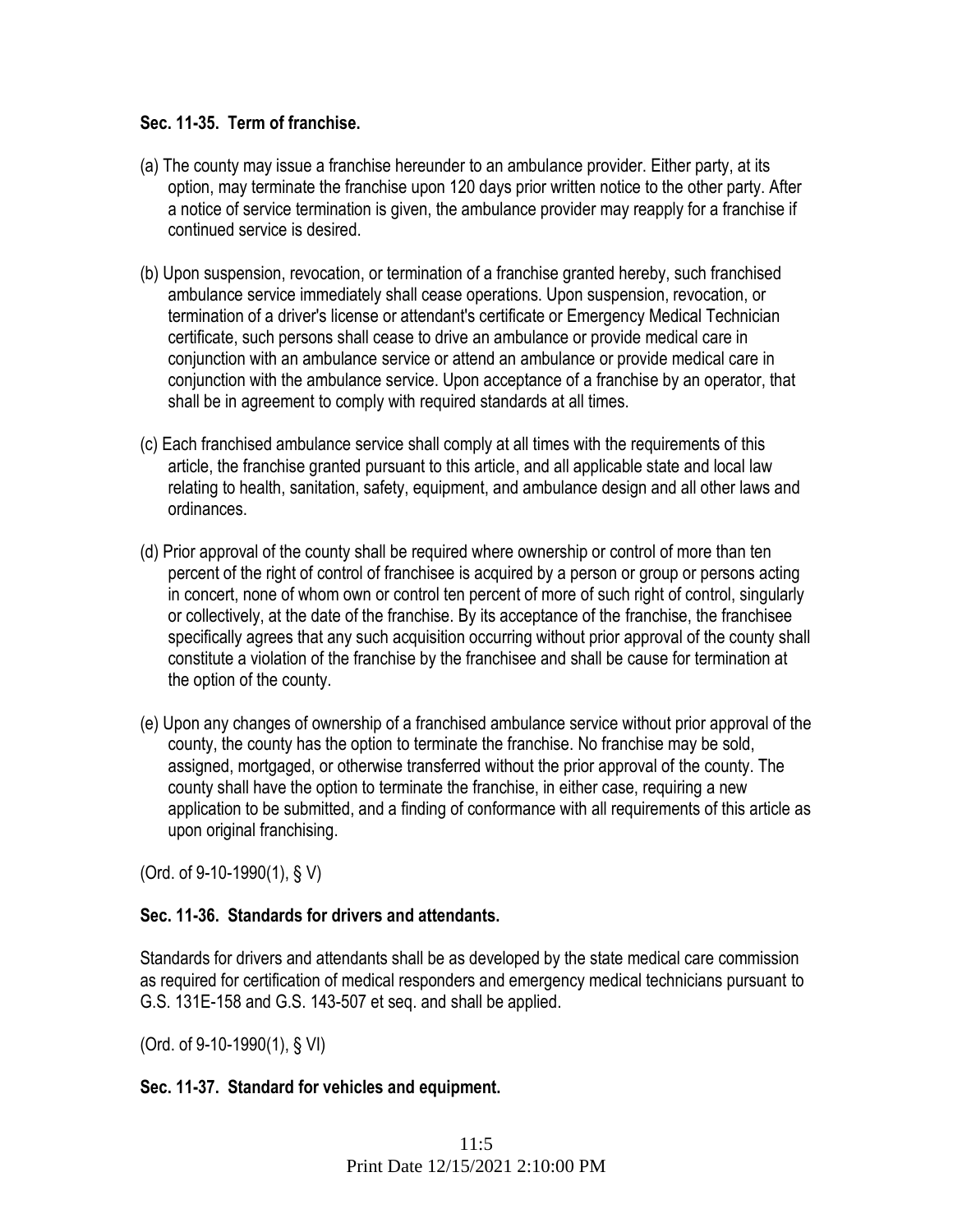Vehicle and equipment standards shall be as developed by the state medical care commission pursuant to G.S. 131E-157, and G.S. 143-507 et seq., and shall be applied and such provisions are incorporated herein by reference.

(Ord. of 9-10-1990(1), § VII)

## **Sec. 11-38. Standard for communications.**

- (a) Each ambulance vehicle shall be equipped with an operational two-way radio capable of establishing good quality voice communications from within the geographic confines of the county to each hospital department in the county in which the ambulance is based and to the emergency communications center. Each ambulance vehicle shall be equipped with two-way radio communications capabilities compatible within all hospital emergency departments to which transportation of patients is made on regular or routine basis anywhere within the state.
- (b) Each ambulance provider shall maintain current authorizations of Federal Communications Commission licenses for all frequencies and radio transmitters operated by that provider. Copies of all authorizations and licenses shall be on display and available for inspections per Federal Communications Commission's Rule and Regulations.
- (c) Each ambulance provider at its base of operation, must have at least one operative telephone line. Telephone numbers must be registered with each law enforcement agency and communications center in the county.
- (d) Each ambulance may be dispatched from the county emergency communications center or other communications center within the county in which dispatch capabilities are provided. The ambulance operator shall notify the Emergency Communications Center of this dispatch and availability on call.
- (Ord. of 9-10-1990(1), § VIII)

# **Sec. 11-39. Insurance.**

No ambulance franchise shall be issued under this article, nor shall such franchise be valid after issuance, nor shall any ambulance be operated in the county unless the franchisee has at all times in force and effect insurance coverage issued by an insurance company licensed to do business in the state, for each and every ambulance owner and/or operated by or for the ambulance service providing for the payment of damages:

- (1) In the sum of \$500,000.00 for injury to or death of individuals in accidents resulting from any cause for which the owner of such vehicle would be liable on account of liability imposed on him by law, regardless of whether the ambulance was being driven by the owner/operator of his agency; and provided that greater insurance sums may be required by the state or the county.
- (2) In the sum of \$1,000,000.00 for the loss of or damage to the property of another, including personal property, under the circumstances, or such greater sums as may be required by the state or county.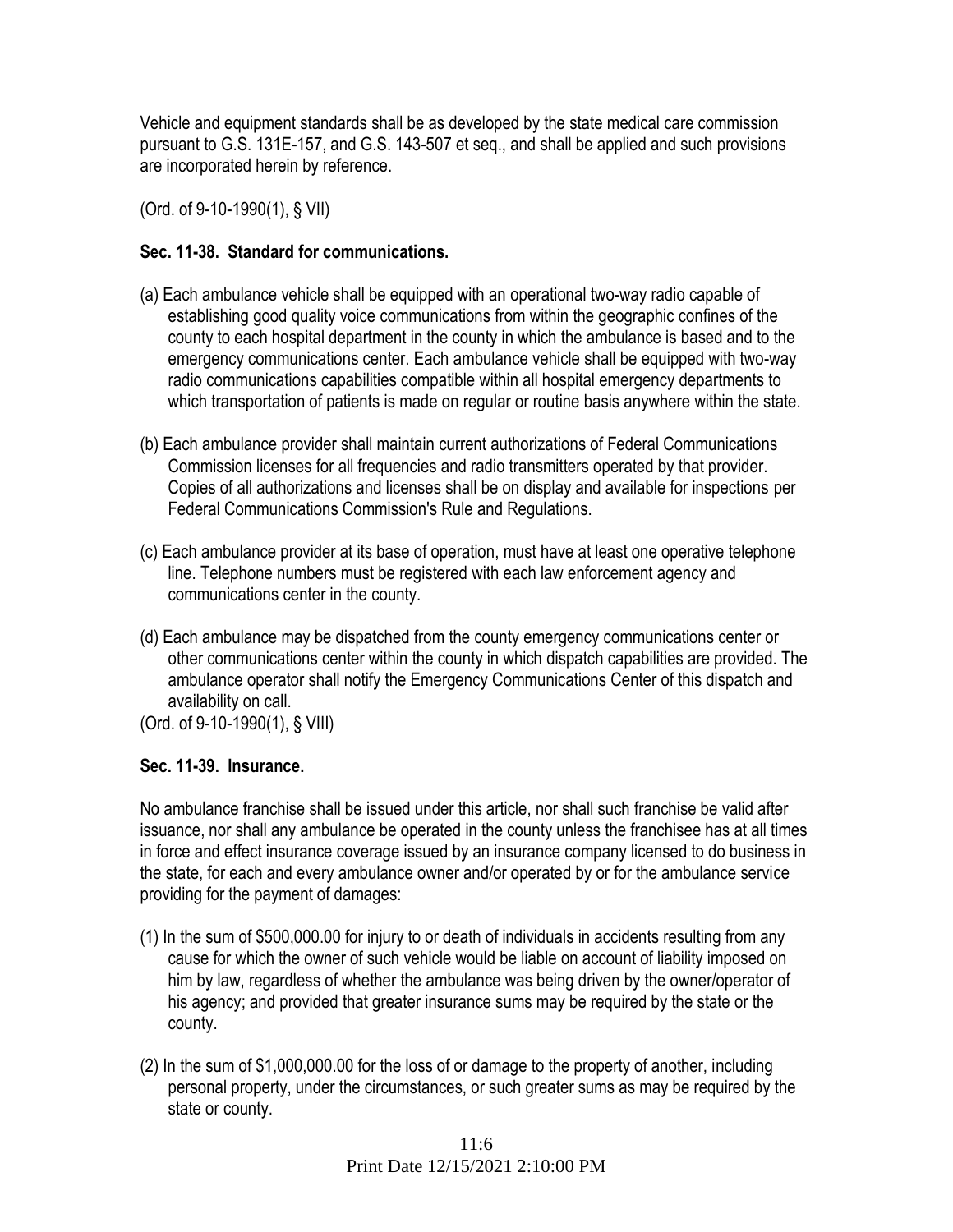- (3) In the sum of \$100,000.00 for uninsured motorist.
- (4) In the sum of not less than \$1,000,000.00 for professional liability.

(Ord. of 9-10-1990(1), § IX)

#### **Sec. 11-40. Records.**

Each franchisee shall complete and maintain copies of the current State Office of Emergency Medical Service ambulance call report for each, and every emergency call dispatched.

(Ord. of 9-10-1990(1), § X)

#### **Sec. 11-41. Rates and charges.**

- (a) Each franchisee who charges for services shall submit a schedule of rates to the county for approval and shall not charge more nor less than the approved rates without specific approval by the board of commissioners.
- (b) An ambulance service which charges for services shall not attempt to collect on emergency calls until the patient has reached the point of destination, has received medical attentions, and is in a condition deemed by the physician fit to consult with the ambulance service, but such service may attempt to collect charges from family or guardian of the patient once the patient is in the process of receiving medical attention.
- (c) Request for collection may be made prior to transporting non-emergency patients to a nonemergency facility.

(Ord. of 9-10-1990(1), § XI)

### **Sec. 11-42. Enforcement.**

- (a) The office of the County Manager or his designee shall be the enforcing agency for the regulations contained in this article. Such office will:
	- (1) Receive all franchise proposals from potential providers.
	- (2) Study each proposal for conformance to this article.
	- (3) Recommend to the board of commissioners the award of the franchise to the applicants submitting the most appropriate proposal.
	- (4) Recommend to the board of commissioners the temporary or permanent suspension of a franchise in the event of noncompliance with the franchise terms of this article. Recommend the imposition of misdemeanor or civil penalties for noncompliance.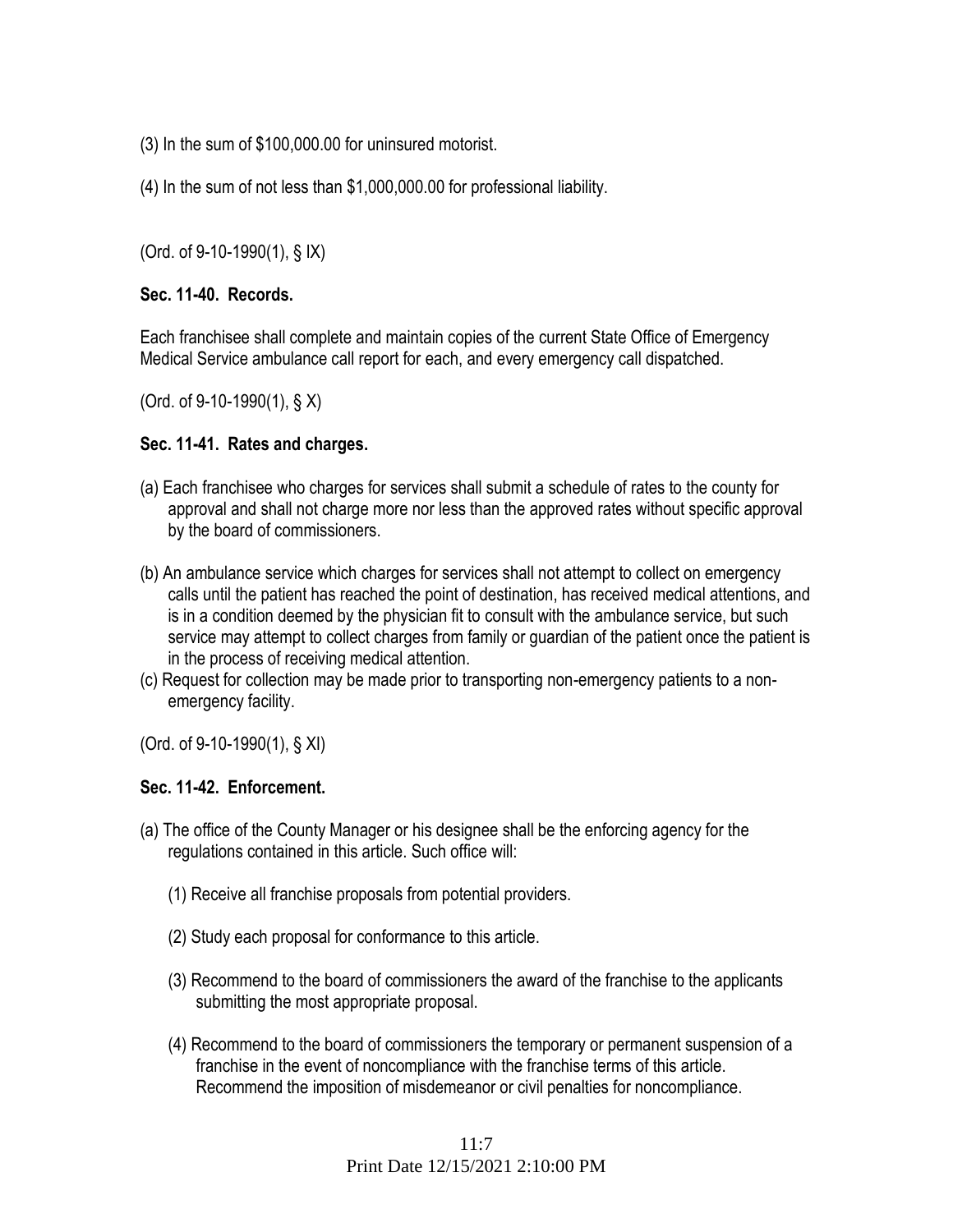- (5) Insure by cooperative agreement with other ambulance services the continued service in a district where an ambulance service franchise has been suspended.
- (6) Develop monthly reports from ambulance service records and consolidate such reports and records into a quarterly summary for review for the County Emergency Medical Services Board.
- (7) Receive complaints from the public, other enforcing agencies, and ambulance services regarding franchise infractions. Review the complaints with the Chief of the Rescue Squad or direction of the ambulance service. Follow-up to ensure that the appropriate action has been taken. If the infraction still persists, obtain corrective action.
- (8) Recommend improvements to the county which will ensure better medical transportation.
- (9) Maintain all records required by this article and other applicable county regulations.
- (10) Perform the above functions as may be requested by any municipality within the county.
- (11) Serve as staff to the County Emergency Medical Service Advisory Board on all matters that pertain to the committee.
- (b) The State Office of Emergency Medical Services will inspect the premises, vehicles, equipment, and personnel of franchises to assure compliance with state regulations.

(Ord. of 9-10-1990(1), § XII)

#### **Sec. 11-43. Emergency medical services advisory council.**

- (a) There is hereby created the County Emergency Medical Services Advisory Council whose membership shall be appointed by the board of commissioners.
- (b) The County Emergency Medical Services Advisory Council shall have the responsibility and duty of advising the Emergency Services Coordinator on matters relating to the enforcement of this article as specified in section 11-42 and shall develop and recommend for approval by the board of commissioners such standards of care, policies, procedures, and actions which will maintain and improve the quality of emergency medical services for the residents of the county.
- (c) Membership on the County Emergency Medical Services Advisory Council shall consist of:
	- (1) Physician nominated by the County Medical Society.
	- (2) Physician from Sandhills Regional Medical Center offering 24-hour emergency service.
	- (3) County Communications Center representative.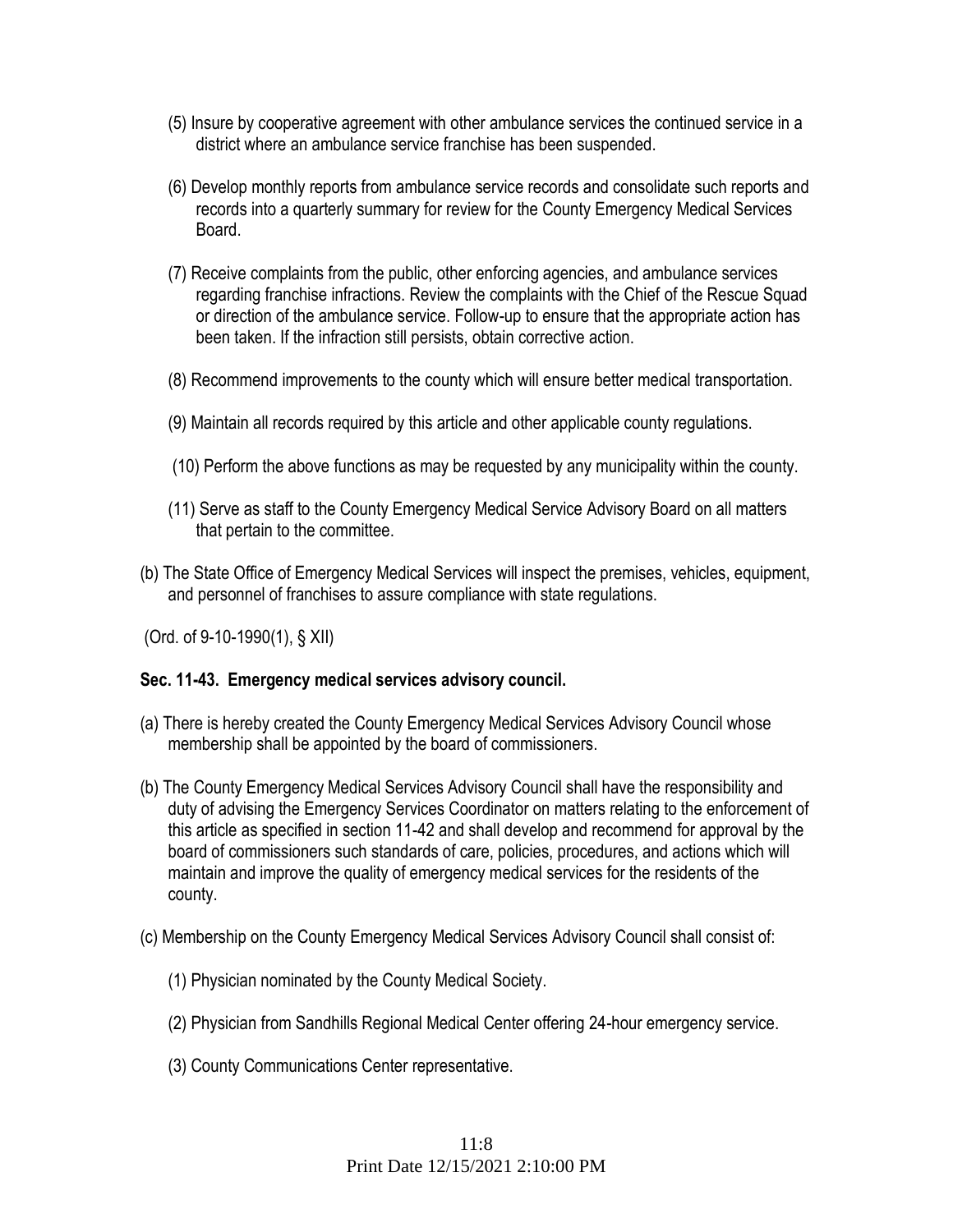- (4) Representative from county government (county commissioner, county manager, or their designee).
- (5) One representative from each franchise provider of rescue or ambulance service within the county.
- (6) Emergency room nurse nominated by the administration of First Health-Richmond Memorial Hospital.
- (7) Citizen-at-large from the county appointed by the board of commissioners.
- (8) Educator nominated by the board of commissioners.
- (9) Coordinator of Emergency Management of the county.
- (d) All members of the council shall have full and equal voting rights on matters to be considered by the council with the exception of:
	- (1) The Coordinator of Emergency Management of the county who shall serve as staff and act as chair until a chair from the membership is appointed by the board of commissioners.
	- (2) Representatives from the franchised providers when the council considers matters relating to the granting of franchise and/or reviewing complaints from the public and investigations regarding franchised services. Representatives from franchised services shall have full and equal voting rights on all other matters not excluded by this provision.

(Ord. of 9-10-1990(1), § XIII)

**Secs. 11-44--11-70. Reserved.** 

# **ARTICLE III. 911 SYSTEM**

### **Sec. 11-71. Purpose.**

To establish an enhanced 911 public safety telephone communications system, which shall be to process emergency calls from citizens and to notify appropriate agencies of emergencies in the least possible amount of time.

(Ord. of 12-3-1990, § I)

### **Sec. 11-72. Definitions.**

The following words, terms and phrases when used in this article, shall have the meanings ascribed to them in this section, except where the context clearly indicates a different meaning: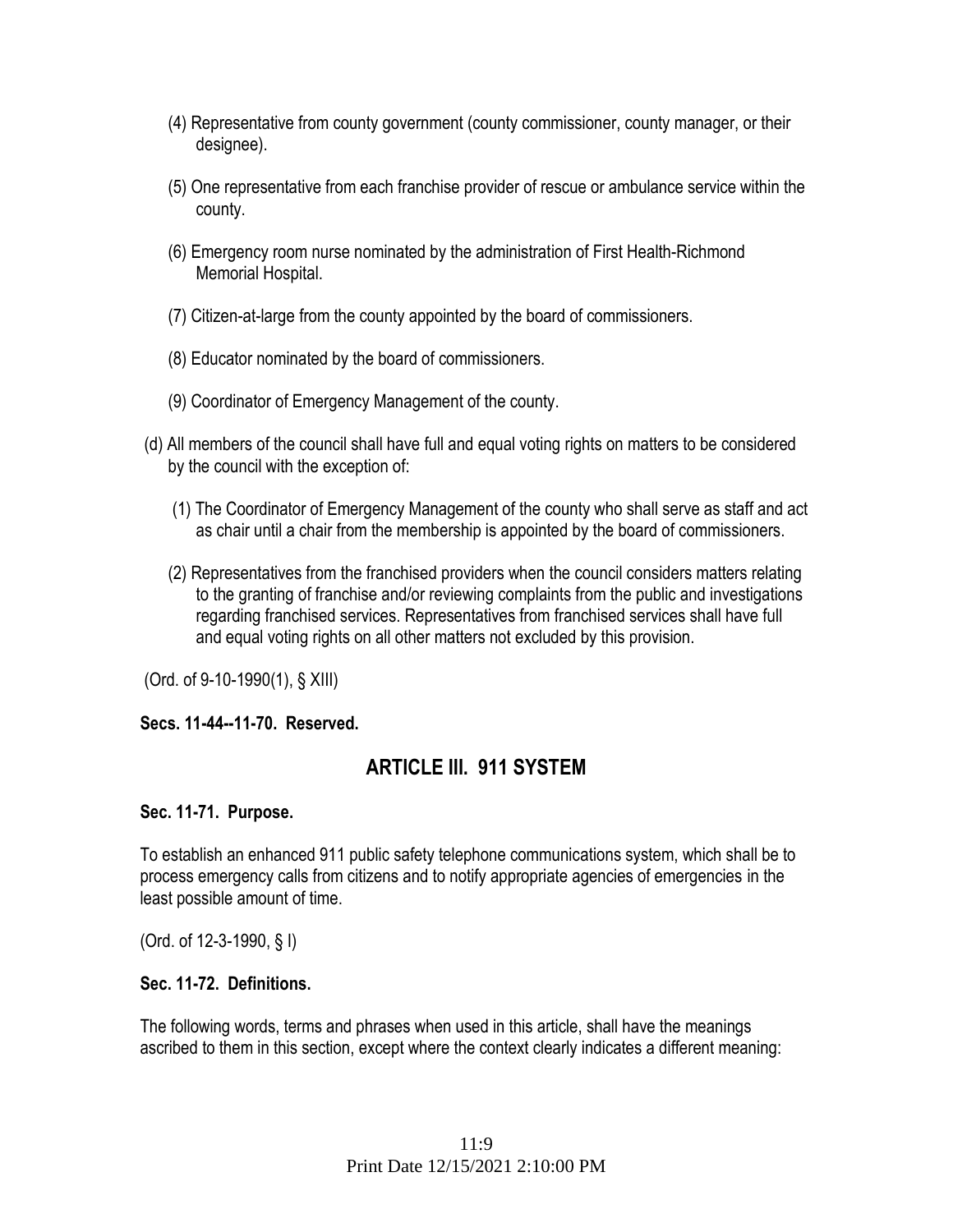*911 system and 911 service*. An emergency communication system using any available technology that does all of the following:

- a. Enables the user of a communication service connection to reach a PSAP by dialing the digits 911.
- b. Provides enhanced 911 service.
- c.

*Addressing* means the assigning of a numerical address and street name to each location within the county necessary to provide public safety service as determined by the county.

*Public safety agency* means a functional division of a public agency which provides firefighting, law enforcement, medical, suicide prevention, civil defense, poison control, or other emergency services.

*Service supplier* means a person or entity who provides exchange telephone service to a telephone subscriber.

*Telephone subscriber and subscriber* A person who purchases voice communications services and is able to receive it or use periodically over time.

(Ord. of 12-3-1990, § II)

Cross references: Definitions generally, § 1-2. (Ord. of 9-12-2016)

# **Sec. 11-73. Charges.**

Charges imposed on active voice communications services connection are imposed and collected by the NC 911 Board as authorized under G.S. 143B-1403(a)

(Ord. of 12-3-1990, § III)

# **Sec. 11-74. Emergency telephone system fund.**

The County Finance Officer, as required under G.S. 143B-1406(e), shall deposit the charges in a separate, restricted fund. The Fund shall be known as the Emergency Telephone System Fund. The county finance officer may invest money in the Fund in the same manner that other money of the county may be invested. The County Finance Officer shall deposit any income earned from such an investment in the Emergency Telephone System Fund.

(Ord. of 12-3-1990, § IV)

# **Sec. 11-75. Payments from fund.**

Money from the Emergency Telephone System Fund shall be used only to pay for items outlined in G.S. 143B-1406(d).

(Ord. of 12-3-1990, § V) (Ord. of 9-12-2016)

# **Sec. 11-76. Misuse of 911 system; penalty.**